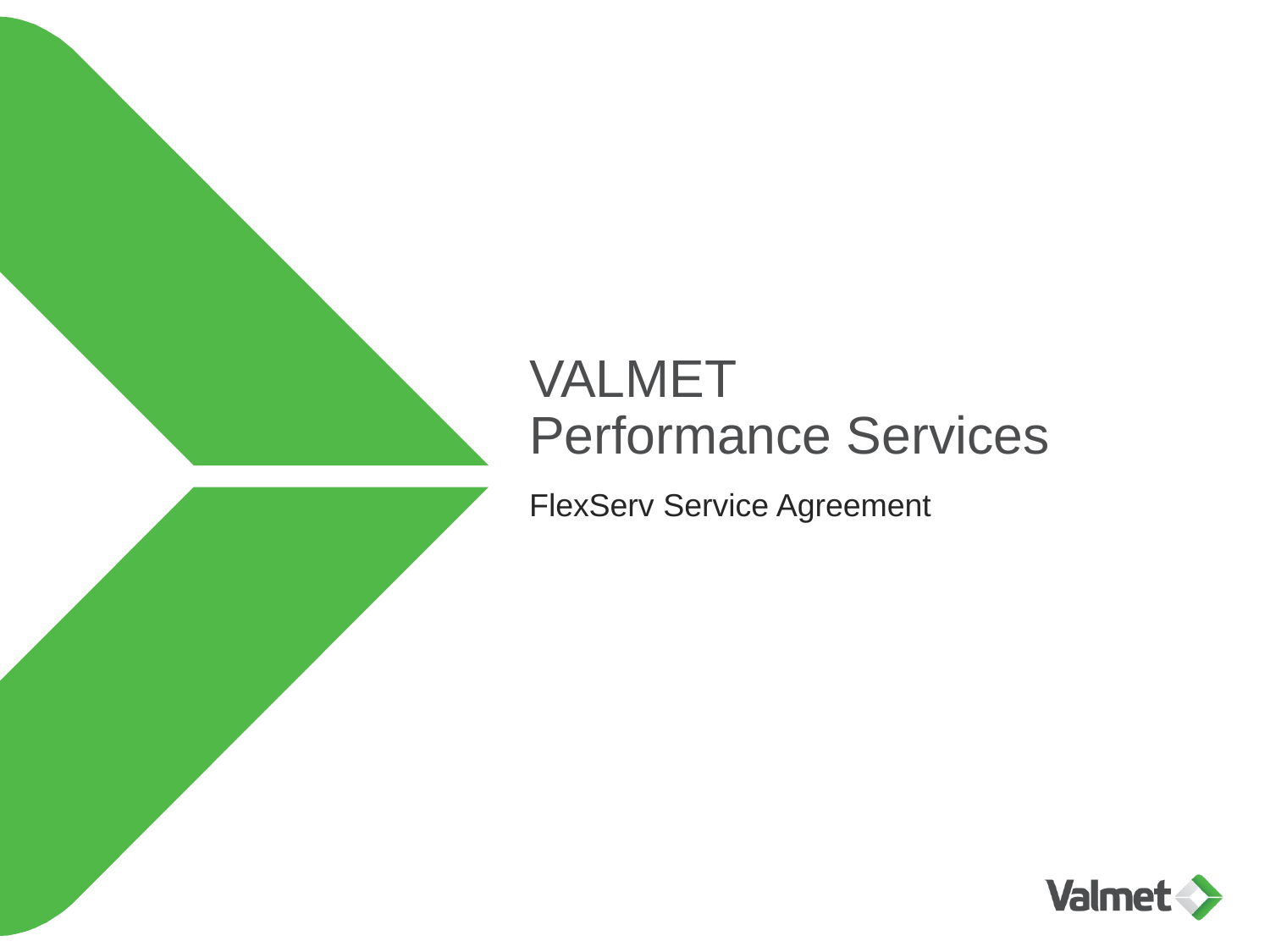### Lifetime Support



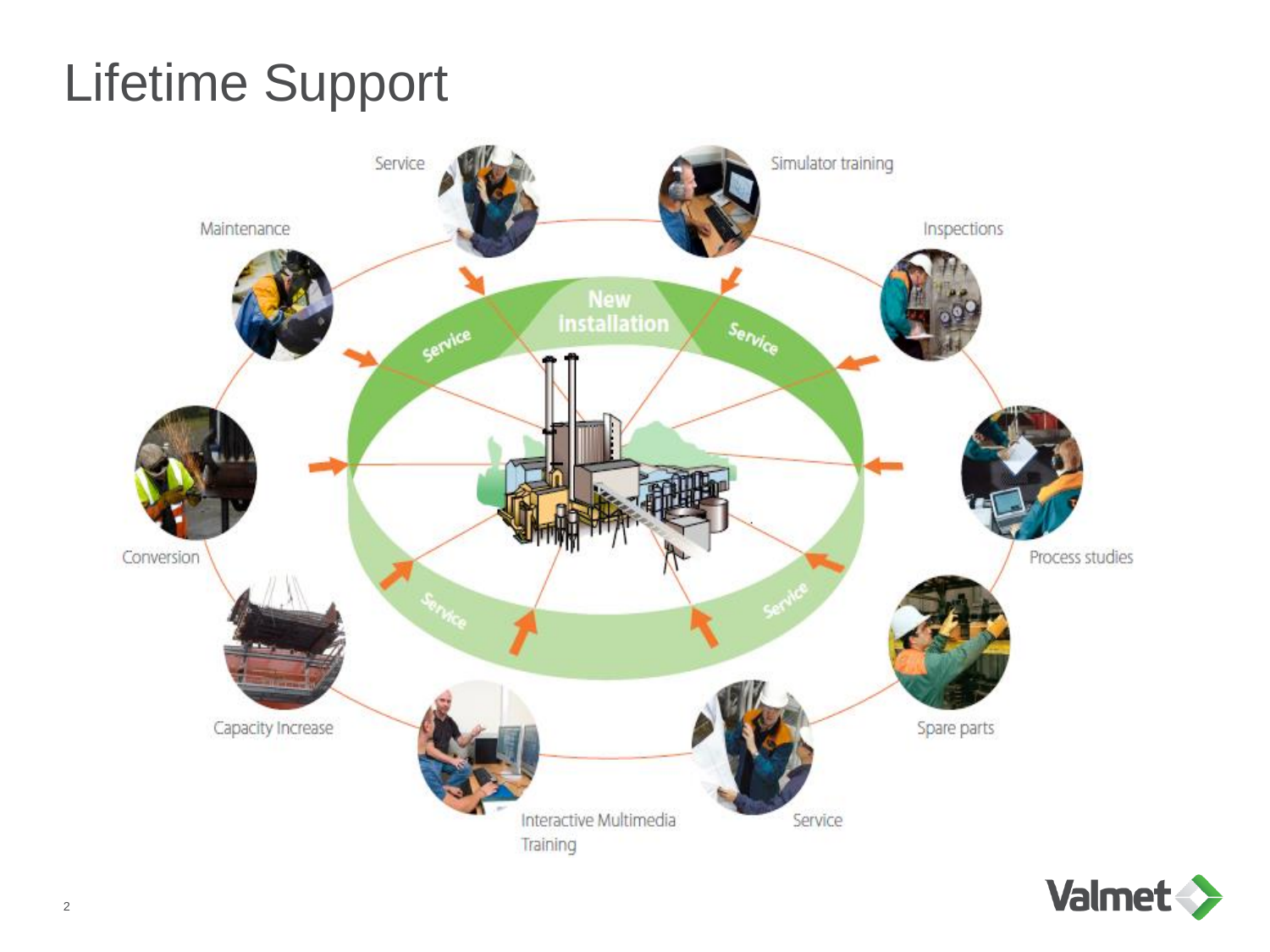### Field Services

#### • Inspections

- Recovery Boilers
- Power Boilers (Stoker, BFB, CFB)
- Evaporators
- Auxiliary equipment
- LignoBoost Plants
- Outage Planning
- Outage Execution
	- NDE services
	- Metallurgical Analysis/Consulting
	- Chemical Cleaning
	- Smelt removal
- Fuel and Ash Analysis/Testing
- System Audits (NFPA/BLRBAC)
- Troubleshooting/RCA
- Tuning and Optimization
	- Boiler re-start assistance
	- LignoBoost Plant Tuning
	- Operational consulting
	- IB MACT/Utility MATS Tuning
	- Online Boiler Gas Analysis Tuning
- Long Term Service Agreements (LTSA)
- Remote Monitoring and Reporting
- Spare parts inventory
- Asset management
- 24/7/365 Service
	- (888) 574-0055

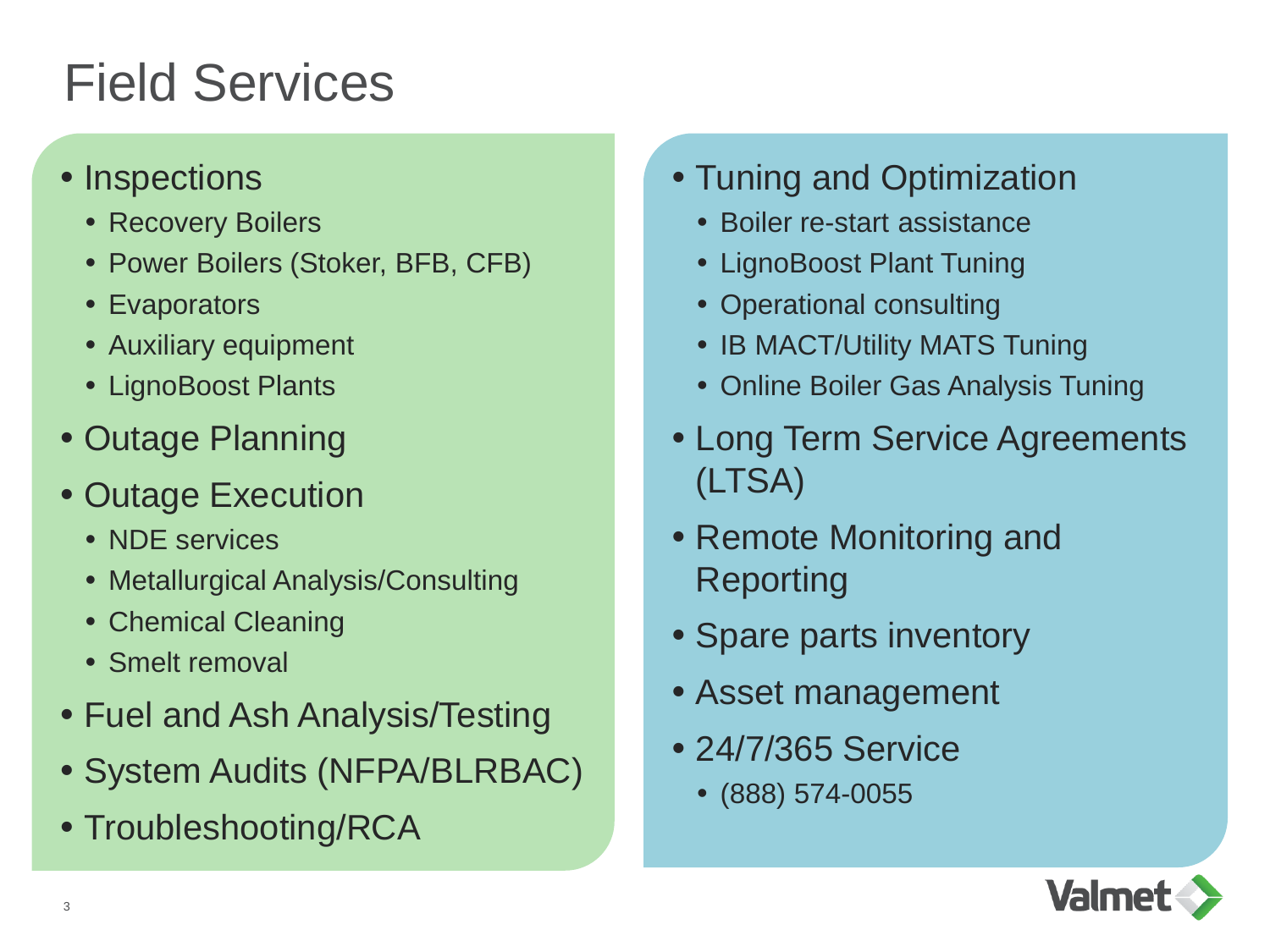### Maintenance & Engineering Services

#### • Maintenance Services

- Boiler hanger rod inspection and maintenance
- Port Rodder maintenance
- Liquor Station maintenance
- Smelt spout maintenance
- Rebuilds and Upgrades
- Outage service
- Manufacturing solutions
- Qualified Welder Services
- Outage 'Kit-Up' assistance
- Project Work (EPC as option)
- Construction Management
- Engineering Studies/Services
	- CFD
	- RBD (Recovery Boiler Design)
	- PBD (Power Boiler Design)
	- FEA
	- Debottlenecking
	- Capacity upgrades
	- Feasibility studies
		- Gas conversions
		- Boiler upgrade/rebuild/conversion
		- Process improvement
	- Corrosion studies
	- Engineering Design

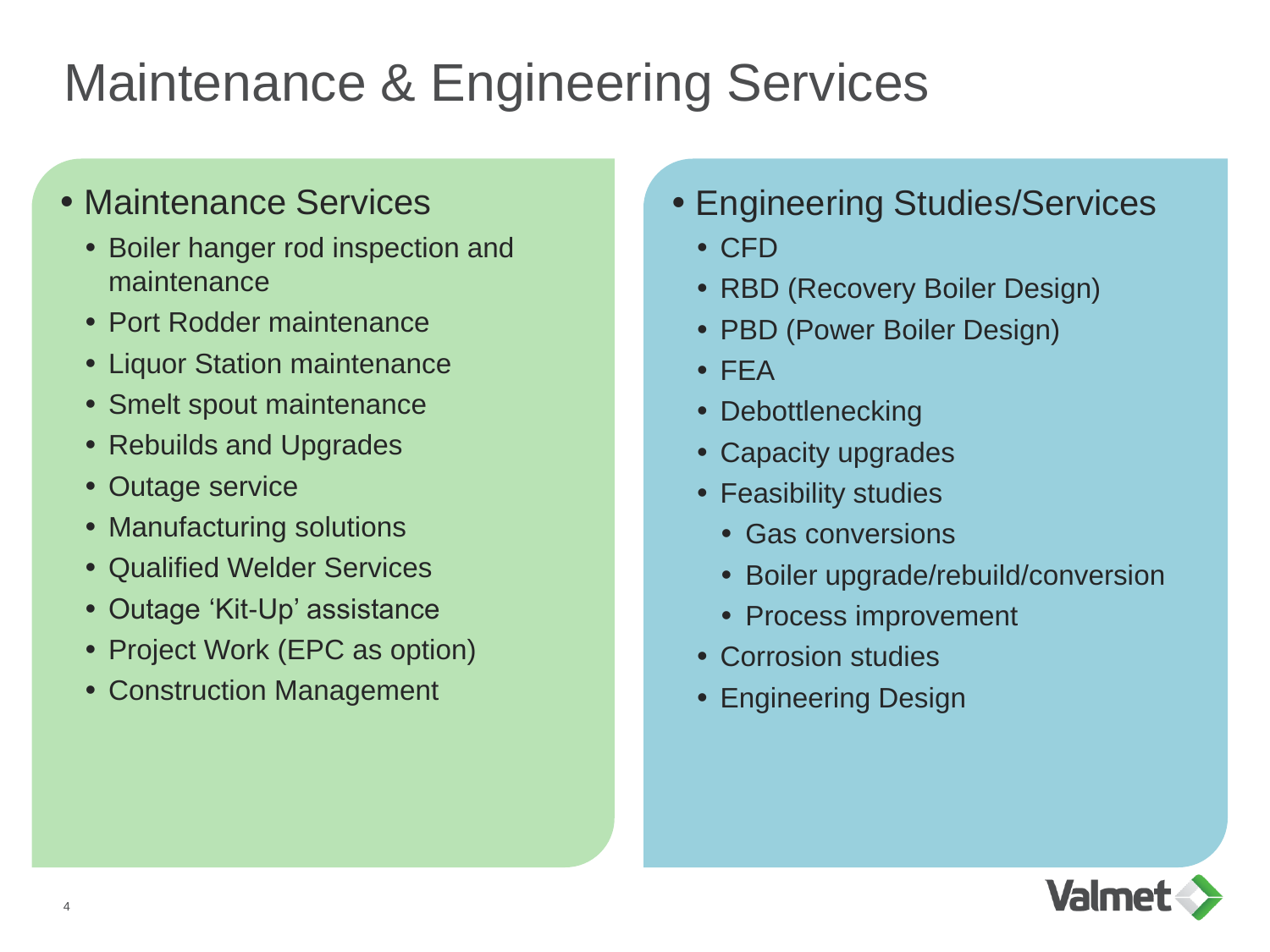## **Training**

- WebAcademy
	- Online Training Portal using Interactive Media Training
	- Learning Management System (LMS)
	- Pulp Mill and Power Plants
	- Self paced courses
- VirtualSite<sup>TM</sup> Simulators
	- DCS coupled Fully dynamic
		- Look and feel of DCS
	- Stand-Alone Medium
		- Uses replicated DCS display
	- Generic
- Classroom Training

#### Training throughout the plant's lifecycle



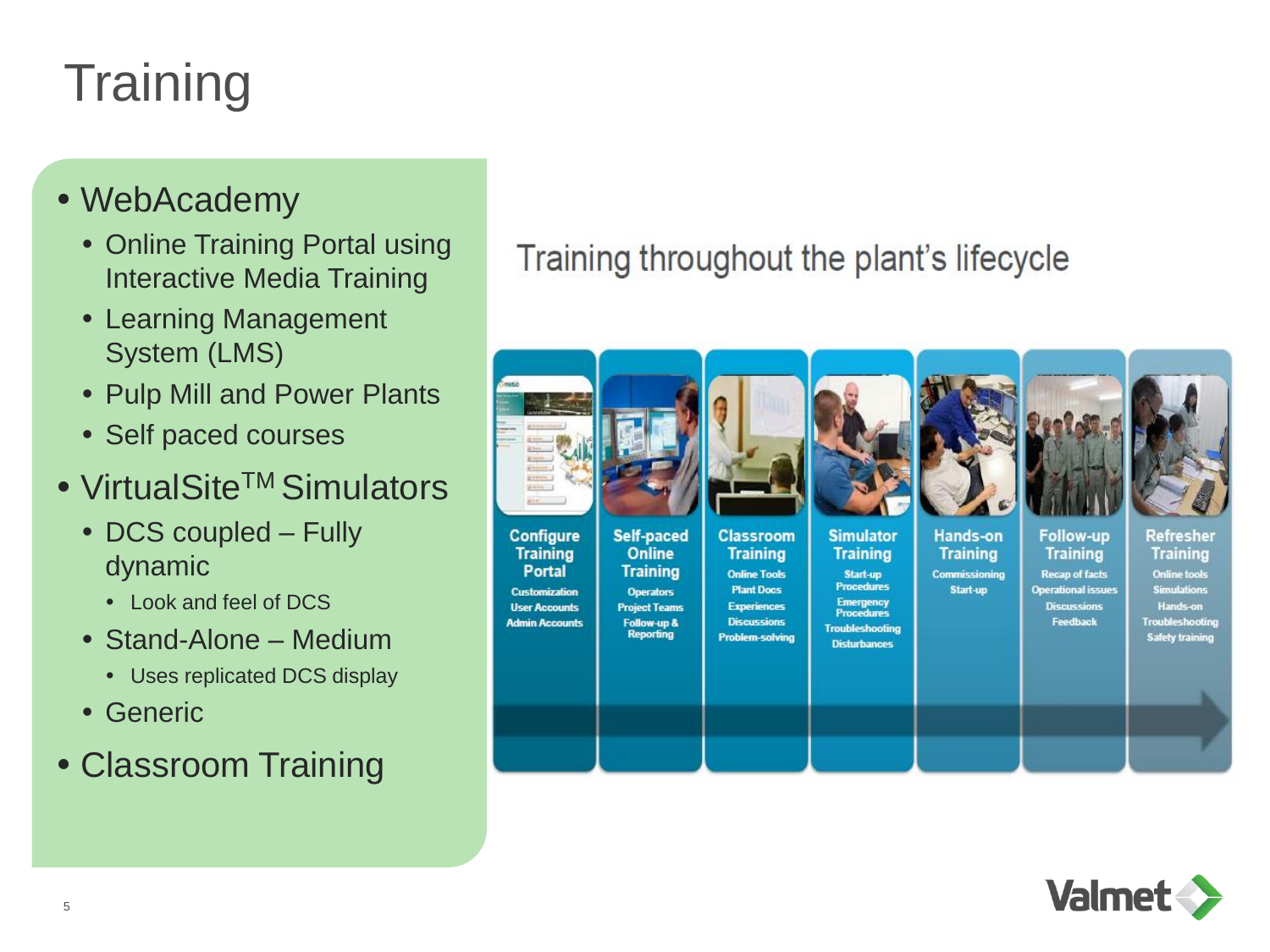## FlexServ Service Agreements

**Overview** 

- The FlexServ package is an annual agreement between Valmet Service and the customer to provide field services.
- FlexServ package includes a mutually agreed amount of hours of service to be used within the agreement period. All hours must be used within the agreement period.
- Customer commits to a specific level of hours. For that commitment, they receive a substantial discount. The higher the commitment level, the higher the discount.
- Expenses such as airfares, hotels, meal per diems, shipping costs, consumables, and equipment rental are not included in the package price and will be included as a variable expense monthly at cost plus 10%.
- Customer does not have to commit to Valmet for all field service activities during agreement period.

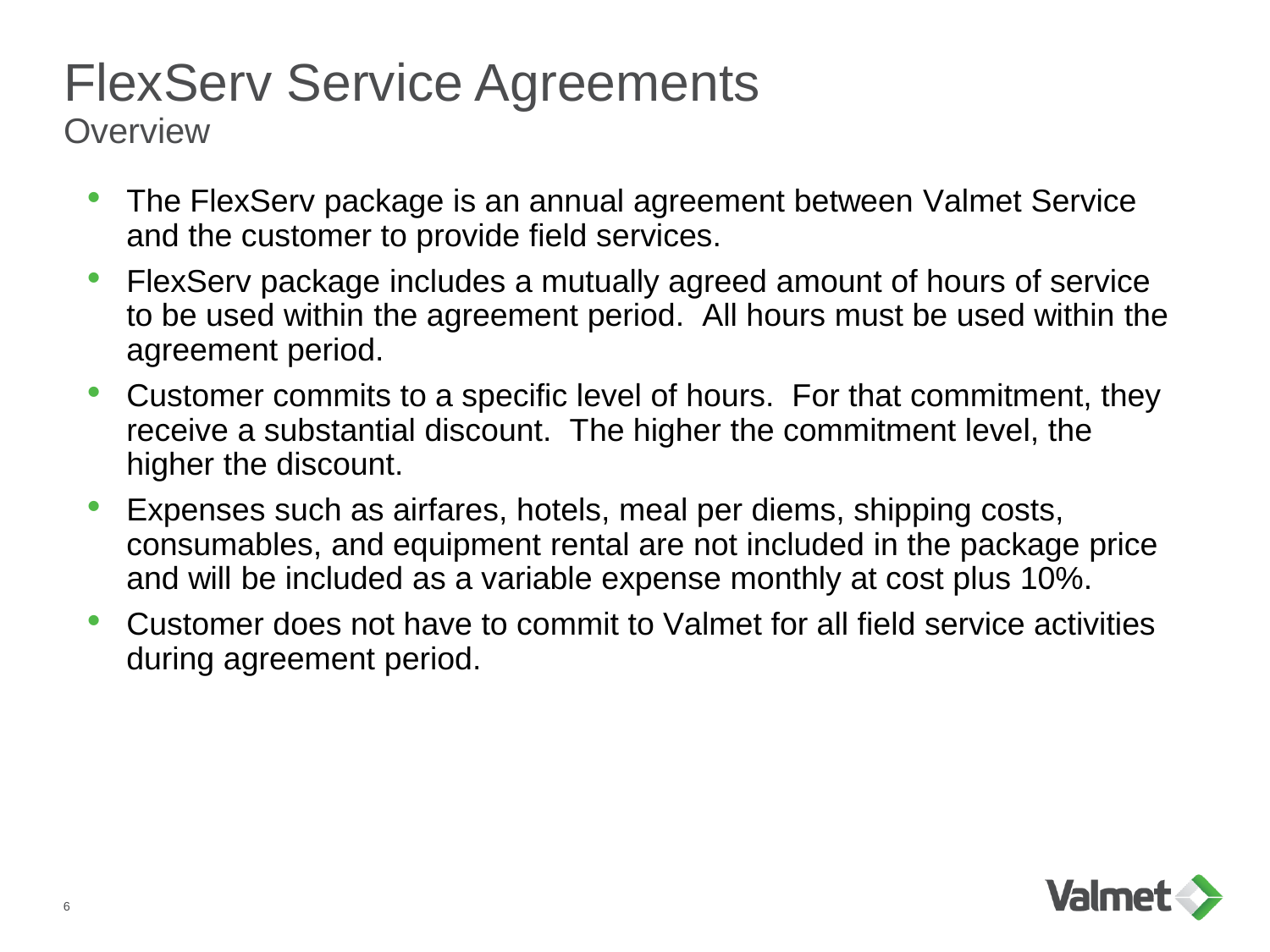## FlexServ Service Agreements

**Benefits** 

- **Large discount off of regular price:** up to 10% off regular price of Valmet regular service rates.
- **Ease of budgeting:** monthly cost is fairly consistent; only varies by actual expenses.
- **Predictable maintenance costs:** since monthly FlexServ cost is consistent, monthly maintenance costs are less variable.
- **Ease of scheduling:** allows mill/plant to schedule well in advance of projects to ensure preferred service person is available.
- **Ease of payment:** one monthly invoice covers all costs of the program.
- **Lock in at current rates for agreement period:** pay for package at current rate even if rates increase during the agreement period.
- **Can create agreement for up to three years:** can lock in at current rates and spread hours over up to 3 years.

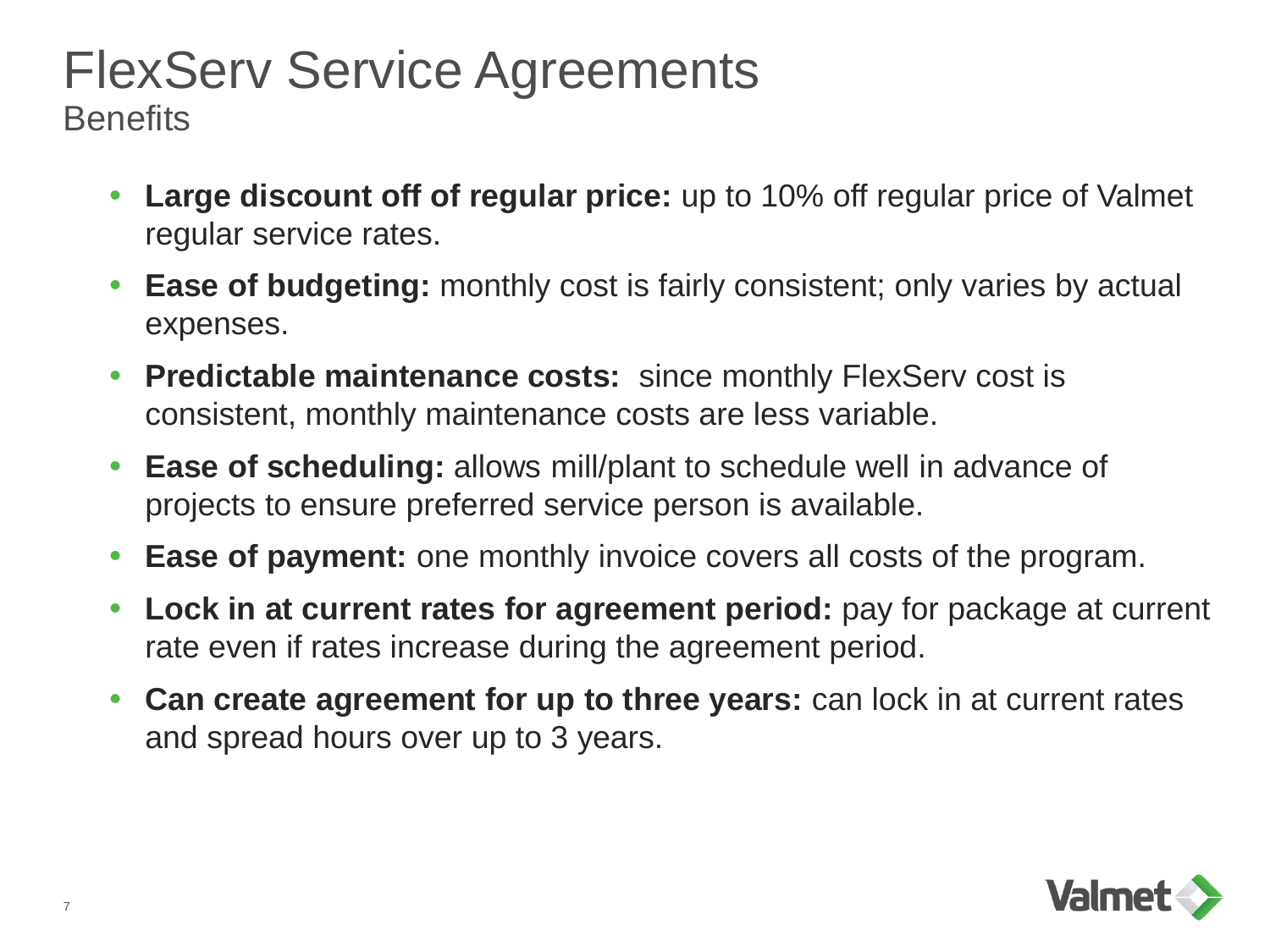#### FlexServ Service Agreements Packages

| <b>PACKAGE</b>           |              | Annual Hours   FlexServ Cost       |  | Discount FlexServ Price Hr Price        |  |  |  |  |  |  |
|--------------------------|--------------|------------------------------------|--|-----------------------------------------|--|--|--|--|--|--|
| <b>FlexServ Basic</b>    | $500 \mid S$ | 85,000.00                          |  | $4.0\%$ \$ 81,600.00 \$ 163.20          |  |  |  |  |  |  |
| <b>FlexServ Plus</b>     |              | <u>750 \$127,500.00  </u>          |  | $6.0\%$ \$ 119,850.00 \$ 159.80         |  |  |  |  |  |  |
| <b>FlexServ Gold</b>     |              | $1000 \mid 5 \mid 170,000.00 \mid$ |  | $\bigcirc$ 8.0% \$ 156,400.00 \$ 156.40 |  |  |  |  |  |  |
| <b>FlexServ Platinum</b> |              | 2000 \$ 340 0 .0 )                 |  | $10.0\%$ \$ 306,000.00 \$ 153.00        |  |  |  |  |  |  |
|                          |              |                                    |  |                                         |  |  |  |  |  |  |

| Tγ pe Of Hour                  | <b>Hours Multiplier</b> |
|--------------------------------|-------------------------|
| Normal 8 hour day              |                         |
| 8 to 12 hour day               | 1.5                     |
| 12 to 16 hour day              | 2                       |
| All hours on Saturday          | 1.5                     |
| All hours on Sunday or Holiday | 2                       |
| <b>Travel</b>                  |                         |
| Reports                        |                         |
| 24 hour phone service          | no charge               |

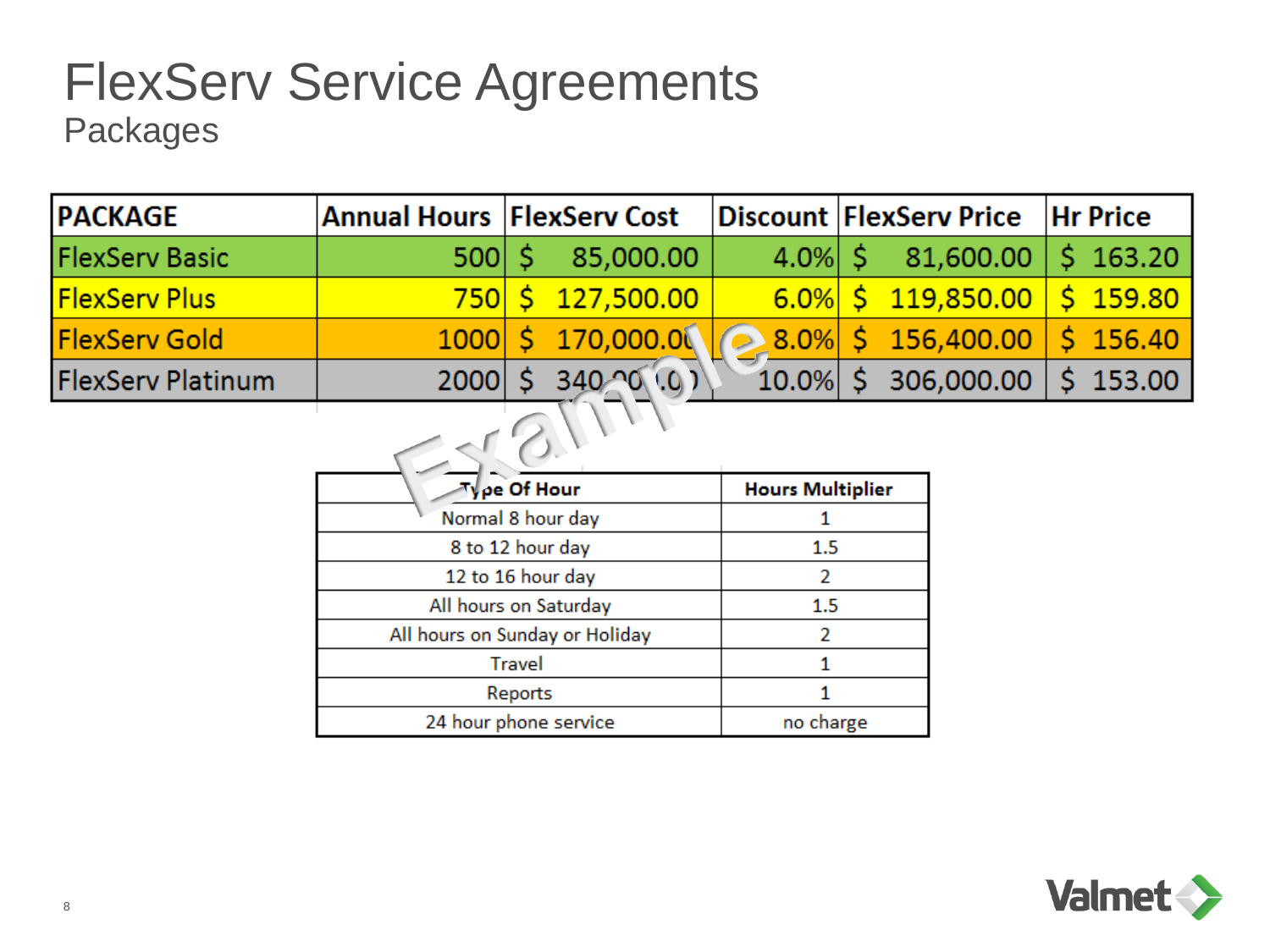#### FlexServ Service Agreements Accounting/Planning

|                              | <b>Your Mill</b><br><b>Valmet</b>         |            |                           |                         |                                                      |                                                         |                                                                                         | Actual                            |                                   |                              |                 |  |
|------------------------------|-------------------------------------------|------------|---------------------------|-------------------------|------------------------------------------------------|---------------------------------------------------------|-----------------------------------------------------------------------------------------|-----------------------------------|-----------------------------------|------------------------------|-----------------|--|
| Valmet Project Number 110002 |                                           |            |                           |                         |                                                      |                                                         |                                                                                         |                                   |                                   | Planned                      |                 |  |
| <b>Month</b>                 | <b>Service Completed</b>                  |            | Date of<br><b>Service</b> | <b>Valmet Engineer</b>  | <b>Work Hours</b><br>(Staright Time)<br>(8 hour day) | <b>Overtime OT1</b><br>(8 to 12 hour)<br>(All Saturday) | <b>Overtime OT2</b><br>(12 to 16 hour)<br>(Sunday/Holiday)<br><b>Service Multiplier</b> | <b>Travel Hours</b><br>(In & Out) | <b>Report/Prep</b><br><b>Time</b> | <b>Total</b><br><b>Hours</b> | <b>Expenses</b> |  |
|                              |                                           |            |                           | 1.0                     | 1.5                                                  | 2.0                                                     | 1.0                                                                                     | 1.0                               |                                   |                              |                 |  |
| Aug                          | <b>Training Prep</b>                      | 8/4/2014   | Will Giesler              | 24                      |                                                      |                                                         |                                                                                         |                                   | 24                                | s                            |                 |  |
| Aug                          | Emergency Response - SCAH (36 hrs)        | 8/15/2014  | <b>Tony Gravel</b>        | 24                      | 12                                                   | $\overline{2}$                                          | 16                                                                                      | 8                                 | 70                                | s                            | 1,205           |  |
| Aug                          | Remote Monitoring & Report                | 8/15/2014  | <b>Ed Harris</b>          | 4                       |                                                      |                                                         |                                                                                         | $\mathbf{1}$                      | 5                                 |                              |                 |  |
| <b>Total</b>                 |                                           |            |                           |                         |                                                      |                                                         |                                                                                         |                                   | 99                                | s                            | 1,205           |  |
|                              |                                           |            |                           |                         |                                                      |                                                         |                                                                                         |                                   |                                   |                              |                 |  |
| Sep                          | <b>Operator Training - 2 crews</b>        | 9/1/2014   | Will Giesler              | 40                      |                                                      |                                                         |                                                                                         |                                   | 40                                |                              |                 |  |
| Sep                          | <b>Operator Training - 2 crews</b>        | 9/8/2014   | Will Giesler              | 40                      |                                                      |                                                         |                                                                                         |                                   | 40                                |                              |                 |  |
| Sep                          | <b>Outage Planning</b>                    | 9/15/2014  | Will Giesler              | 40                      |                                                      |                                                         |                                                                                         |                                   | 40                                |                              |                 |  |
| Sep                          | Troubleshooting - ID Fan Controls         | 9/16/2014  | <b>Kevin Pollinger</b>    | 24                      | 6                                                    | $\sigma$                                                | 16                                                                                      | 8                                 | 57                                | s                            | 857             |  |
| Sep                          | Remote Monitoring & Report                | 9/15/2014  | <b>Ed Harris</b>          | 4                       |                                                      |                                                         |                                                                                         | $\mathbf{1}$                      | 5                                 |                              |                 |  |
| <b>Total</b>                 |                                           |            |                           |                         |                                                      |                                                         |                                                                                         |                                   | 182                               | s                            | 857             |  |
|                              |                                           |            |                           |                         |                                                      |                                                         |                                                                                         |                                   |                                   |                              |                 |  |
| Oct                          | <b>Remote Monitoring &amp; Report</b>     | 10/6/2014  | <b>Ed Harris</b>          | $\overline{4}$          |                                                      |                                                         |                                                                                         | $\mathbf{1}$                      | 5                                 |                              |                 |  |
| Oct                          | <b>Boiler Shutdown</b>                    | 10/17/2014 | <b>Ed Harris</b>          | $\overline{8}$          | $\overline{4}$                                       |                                                         |                                                                                         | $\mathbf{1}$                      | 15                                |                              |                 |  |
| Oct                          | Boiler Inspection & Outage (2 weeks)      | 10/18/2014 | Will Giesler              | 80                      | 56                                                   | 16                                                      |                                                                                         | 24                                | 220                               |                              |                 |  |
| Oct                          | Boiler Inspection & Outage (1 weeks)      | 10/19/2014 | Jarkko Hyvarinen          | 40                      | 20                                                   |                                                         | 16                                                                                      | 24                                | 110                               | s                            |                 |  |
| <b>Total</b>                 |                                           |            |                           |                         |                                                      |                                                         |                                                                                         |                                   | 350                               | s.                           |                 |  |
| Nov                          | <b>Boiler Restart Assistance</b>          | 11/1/2014  | Will Giesler              | $\overline{\mathbf{g}}$ | 8                                                    |                                                         |                                                                                         |                                   | 20                                |                              |                 |  |
| Nov                          | Remote Monitoring & Report                | 11/6/2014  | <b>Ed Harris</b>          | 4                       |                                                      |                                                         |                                                                                         | $\mathbf{1}$                      | 5                                 |                              |                 |  |
| <b>Dec</b>                   | <b>Remote Monitoring &amp; Report</b>     | 12/6/2014  | Ed Harris                 | 4                       |                                                      |                                                         |                                                                                         | 1                                 | 5                                 |                              |                 |  |
| Jan-Jul                      | Remote Monitoring & Report (7 Mo)         | 12/7/2014  | <b>Ed Harris</b>          | 4                       |                                                      |                                                         |                                                                                         | $\mathbf{1}$                      | 35                                |                              |                 |  |
| Open                         | <b>Boiler Optimization &amp; Tuning</b>   | Open       | <b>Ed Harris</b>          | 24                      | 12                                                   |                                                         | 16                                                                                      | $\overline{2}$                    | 60                                | \$.                          |                 |  |
| Open                         | <b>Boiler Optimization &amp; Tuning</b>   | Open       | Will Giesler              | 24                      | 12                                                   |                                                         |                                                                                         |                                   | 42                                |                              |                 |  |
| Open                         | <b>Emergency Response/Troubleshooting</b> | Open       | Will Giesler              | 24                      | 12                                                   |                                                         |                                                                                         |                                   | 42                                |                              |                 |  |
| Open                         | Annual review of SOPs                     | Open       | Will Giesler              | 40                      |                                                      |                                                         |                                                                                         |                                   | 40                                |                              |                 |  |
| Open                         | <b>RATA/Stack Testing</b>                 | Open       | Will Giesler              | 32                      | 16                                                   |                                                         |                                                                                         |                                   | 56                                |                              |                 |  |
| Open                         | Project Work (TBD)                        | Open       | Will Giesler              | 40                      | 16                                                   |                                                         |                                                                                         |                                   | 64                                |                              |                 |  |
| <b>Total</b>                 |                                           |            |                           |                         |                                                      |                                                         |                                                                                         |                                   | 369                               | \$.                          |                 |  |
|                              |                                           |            |                           |                         |                                                      |                                                         | <b>FlexServ Gold</b>                                                                    |                                   | 1000                              | s                            | 2,062           |  |

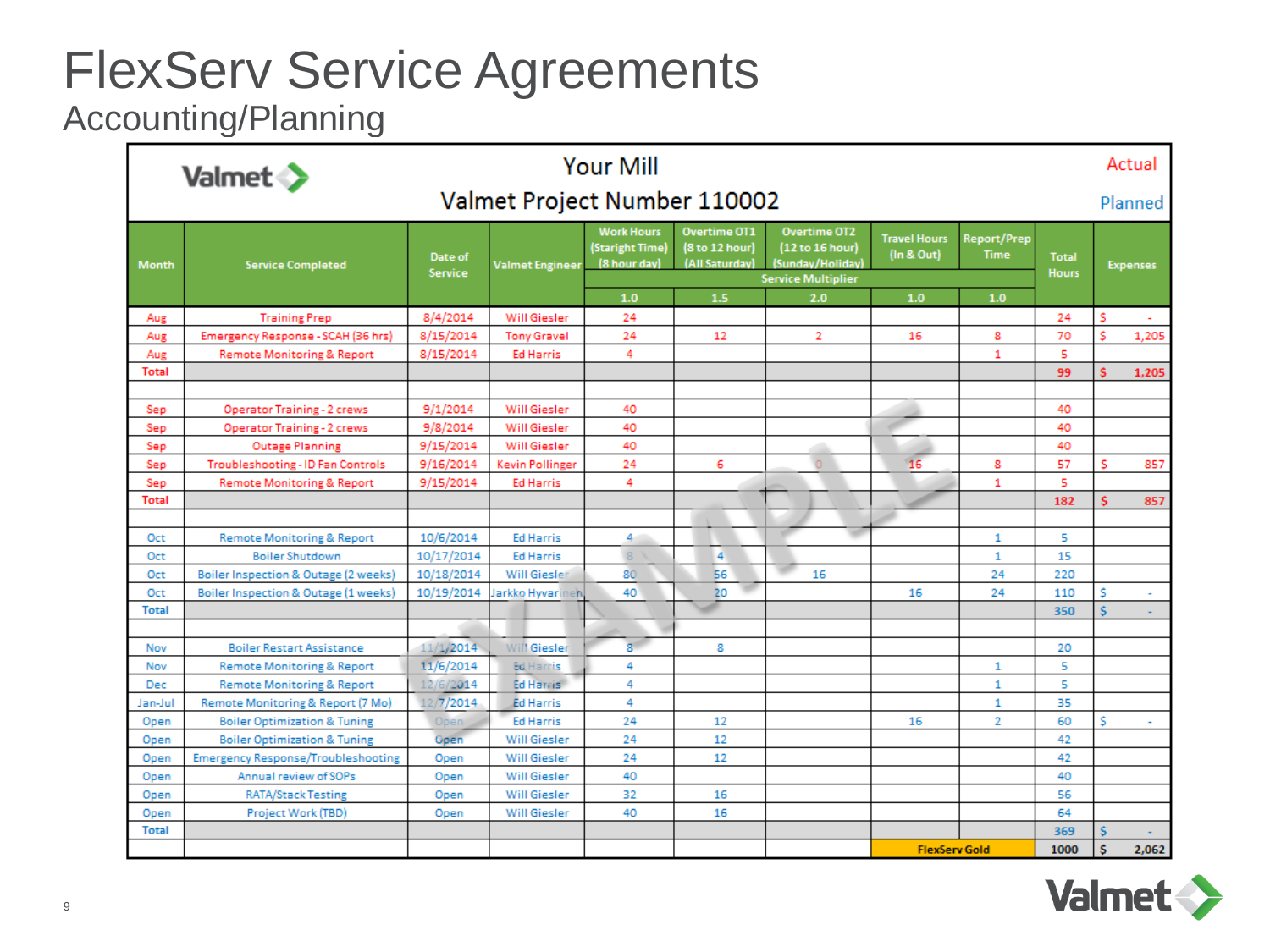#### FlexServ Service Agreements Gold Example

| <b>FlexServ Gold</b>          | <b>Basis</b>    | <b>Hours</b> |
|-------------------------------|-----------------|--------------|
|                               | 2 weeks, 8      |              |
| <b>Training</b>               | hour days       | 80           |
|                               | $3 - 8$ hour    |              |
| <b>Training Prep</b>          | days            | 24           |
|                               | 2 engineers,    |              |
| Boiler Outage & Inspection    | 12 hour days    | 330          |
| <b>Boiler Restart Assist</b>  | 2 Shifts        | 20           |
|                               |                 |              |
| <b>Boiler Shutdown Assist</b> | 1.5 Shifts      | 15           |
|                               | 5 hours per     |              |
| <b>Remote Monitoring</b>      | month           | 60           |
| Troubleshooting               | as needed       | 169          |
|                               |                 |              |
|                               | 2 engineers, 3- |              |
|                               | 12 hour days,   |              |
| <b>Boiler Tuning</b>          | with report     | 102          |
|                               | 1 week, 8 hr    |              |
| <b>Outage Planning</b>        | days            | 40           |
| <b>RATA/Stack Testing</b>     | 1 week          | 56           |
| Project Work                  | 2 week          | 64           |
| <b>Review SOPs</b>            | 3 week          | 40           |
| <b>Total</b>                  |                 | 1000         |



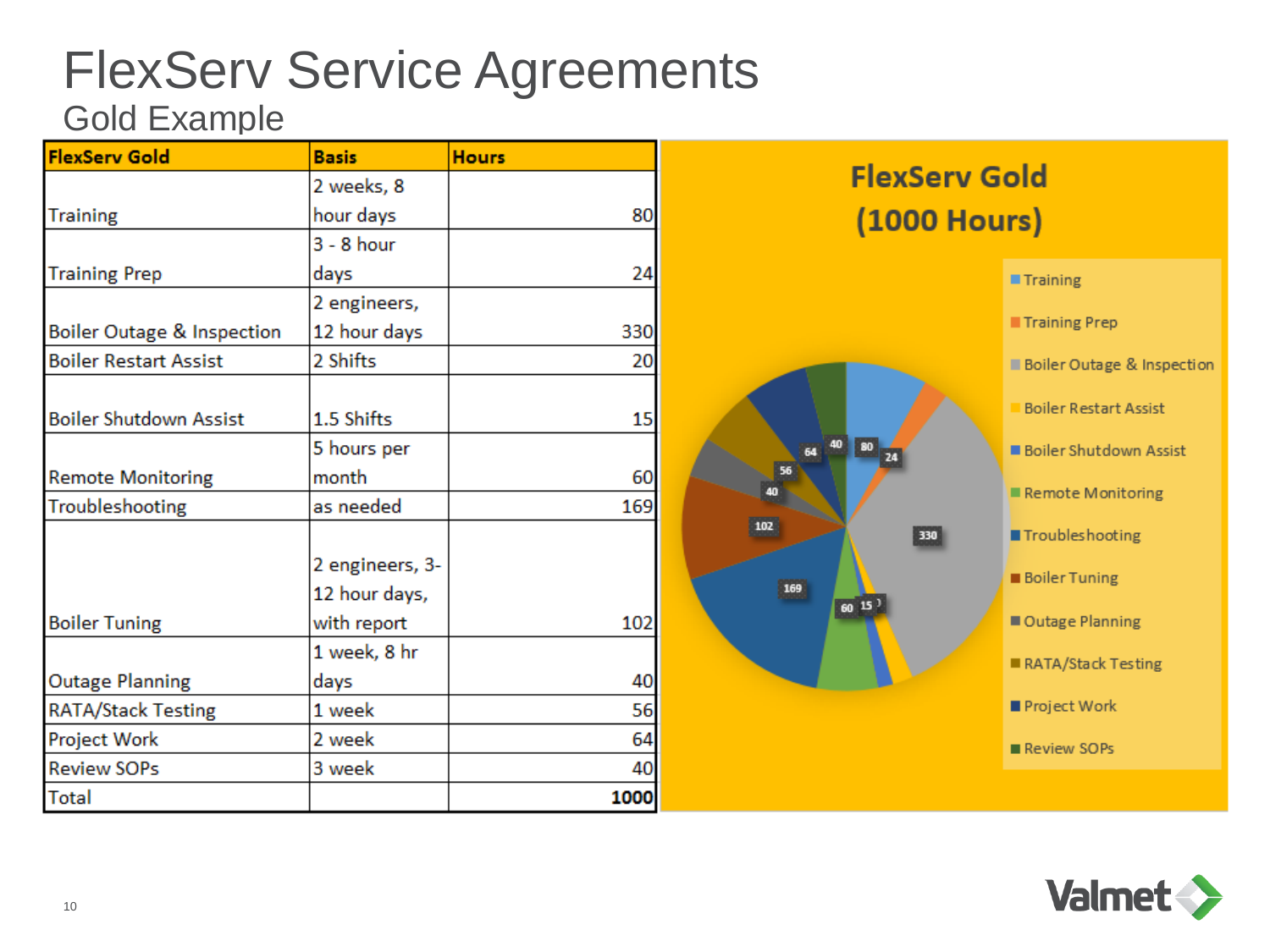### Service Agreement Recommendations

- Outage Field Service Inspections/Re-Start Assist
- **Outage Planning Assistance**
- Outage Management (Boiler Island)
- Training Services (Annual/Refresher/Qualification)
- Emergency Response RCFA
- Troubleshooting/Consulting
- Optimization/Tuning
- Remote Monitoring/Reporting
- Spare Parts Management

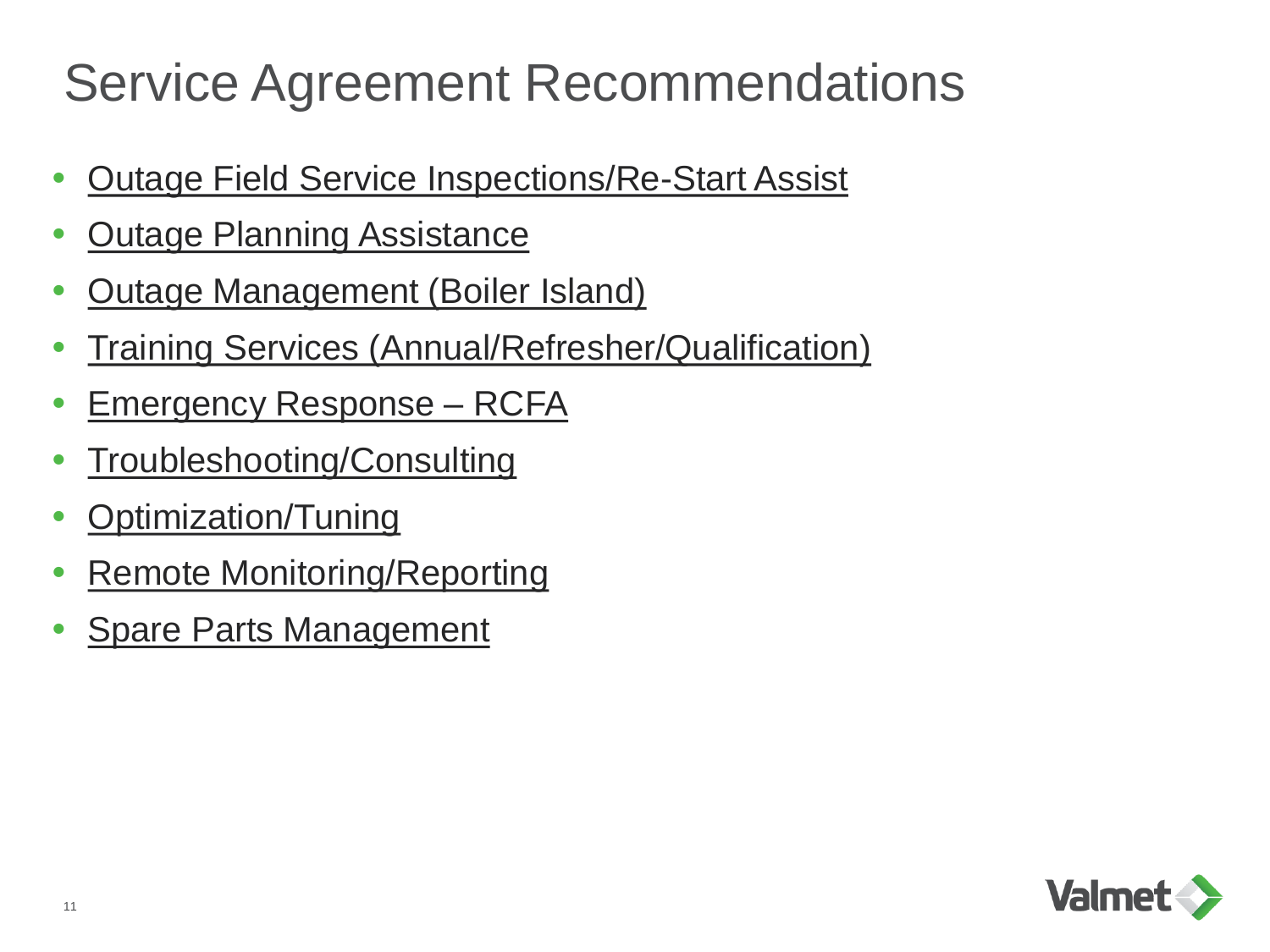#### FlexServ Service Agreements 2014 Service Rates

| <b>Valmet</b>                                                                                                                                                                |               |                              | <b>US FUNDS</b>                  | <b>2014 STANDARD RATES</b><br><b>FIELD SERVICE AND EQUIPMENT***</b> |                                                                     | Effective Date -June 1, 2014                              |                                                                              |
|------------------------------------------------------------------------------------------------------------------------------------------------------------------------------|---------------|------------------------------|----------------------------------|---------------------------------------------------------------------|---------------------------------------------------------------------|-----------------------------------------------------------|------------------------------------------------------------------------------|
| <b>CEASS</b>                                                                                                                                                                 | BASE<br>RATE: | <b>SATURDAY</b><br>OVERTIME* | SUNDAY /<br><b>OVERTIME (2)*</b> | <b>HOLIDAY OR</b><br><b>EMERGENCY*</b>                              | TRAMBE<br>Power &<br>Energy                                         | PREPARATION<br><b>REPORT</b><br>WRITING<br>Power & Energy | <b>TRAVEL &amp;</b><br><b>LIVING EXP</b>                                     |
| PROCESS: SPECIALIST<br>MAINTENANCE CONSULTANT<br><b>TRAINING INSTRUCTOR</b>                                                                                                  | \$195.00      | \$292.50                     | \$390.00                         | \$390.00                                                            | ,500/D<br>biliza <sup>1</sup><br>$\alpha$ <sup>ID</sup><br>₩Щ<br>Dè | \$1,500/Day<br>Max 3 Days                                 |                                                                              |
| FIELD SERVICE ENGINEER:<br>PROCESS ANALYST<br>MACHINE SPECIALIST<br>ENGINEERING CALCULATIONS<br>& ANALYSIS<br>INSTALLATION/START-UP<br>ALIGNÄMENT SPECIALIST<br>METALLURGIST | \$170.00      | \$255.00                     |                                  | 534<br>O.                                                           | \$1,300/Day<br>Mobilization/<br>Demobilization                      | \$1,300/Day<br>Max 3 Days                                 | Travel and<br>accommodations<br>at cost +10% plus<br>\$55 / day<br>allowance |
| TRAVEL (Pulp & Paper)<br>SAFETY TRAINING***<br>PREP & REPORT WRITING*****                                                                                                    | 00<br>sï      | \$210.00                     | \$280.00                         | \$280.00                                                            |                                                                     |                                                           |                                                                              |
| WOODYARD FIELD.<br>SERVICE****                                                                                                                                               | \$140.00      | \$180.00                     | \$230.00                         | \$230.00                                                            | \$140.00                                                            | S80.00<br>Max 8 Hours                                     |                                                                              |

\* All rates per hour unless otherwise specified.

\*\* Schedule for special equipment rental available upon request.<br>\*\*\* Mill Specific safety training is not included & will be billed accordingly

\*\*\*\* For Woodyard Field Service the travel rate will be fixed at\$140/hour regardless of Day and Time

\*\*\*\*\* A minimum prep and post charge will be applied as follows: (1) working day - 4 hrs; (2) working days - 8 hrs; (3+) working days - 16 hrs.

Rates are raised to change at any time and do not apply to customers, at have service agreement

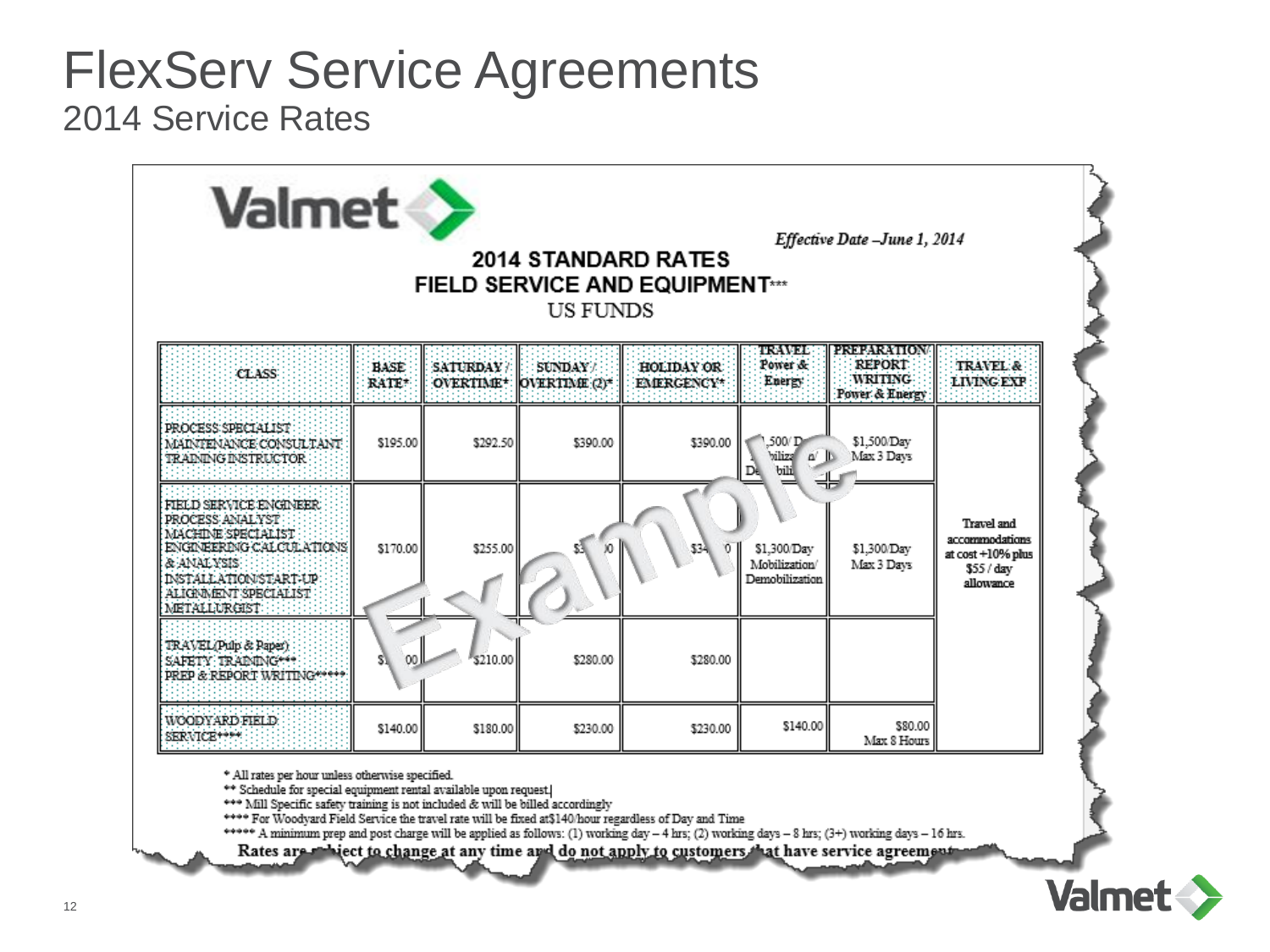# FlexServ Service Agreements

**Details** 

- If all hours are used before agreement period ends, mill can either pay off remainder of agreement and start a new one or get same discount for remainder of year (each job invoiced separately).
- Annual agreement can begin/end at any time during the year.
- Entire program is paid in 12 monthly invoices per year. Monthly invoices include expenses and extras and statement detailing how the hours have been used.
- Can contract for up to three years at current price. For example, customer can purchase 3 years of the 1000 hour package and receive 8% off the 3000 hours to be used over 3 years. Advantages are frozen rate and longer time to use hours.
- Hours are counted the same as any time and material project utilizing Valmet's current rate sheet. For example, Process Engineer straight time hours count as one hour, OT and DT hours count as 1.5 and 2.0 hours respectively. In house hours count as 1.0 hours.
- FlexServ can be used for any Valmet service.